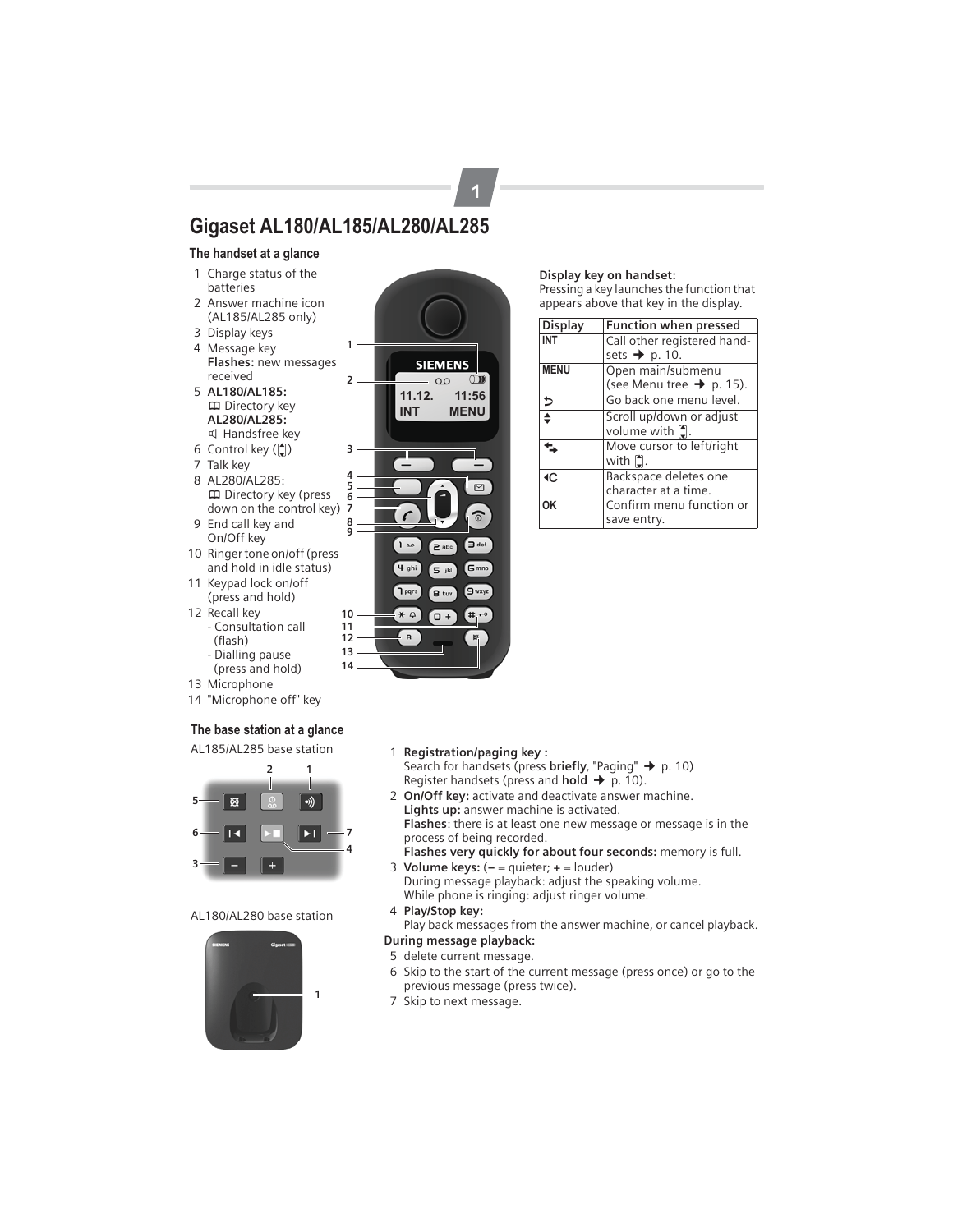## **Safety precautions**

Read this user guide and the safety precautions carefully before use. Explain their contents and the potential haz-ards associated with using the telephone to your children.

Only use **the mains unit supplied**.



Fit only the **recommended, rechargeable<br><b>batteries ( �** p. 13), i.e. never use a conven-<br>tional (non-rechargeable) battery or other bat-<br>tery types as this could result in significant health risks and personal injury.



The operation of medical appliances may be affected. Be aware of the technical conditions in your particular environment, e.g. doctor's surgery.

Do not hold the rear of the handset to your ear when it is ringing. Otherwise you risk serious and permanent damage to your hearing. The handset may cause an unpleasant humming noise in hearing aids.

Do not install the phone in a bathroom or shower room. The handset and base station are not splashproof.

Do not use your phone in environments with a

potential explosion hazard, e.g. paint shops.

If you give your Gigaset to someone else, make sure you also give them the user guide.



 $\Box$ 

Please remove faulty base stations from use or have them repaired by Service, as they could interfere with other wireless services.

#### **Disposal**

Batteries should not be disposed of in general household waste. Observe the local waste disposal regulations, details of which can be

obtained from your local authority or the dealer you purchased the product from. All electrical and electronic equipment must be disposed of separately from general household waste using the sites designated by local

authorities. If a product displays this symbol of a crossed-out rubbish bin, the product is subject to European Directive 2002/96/EC.

The appropriate disposal and separate collection of used equipment serve to prevent potential harm to the environment and to health. They are a precondition for the re-use and recycling of used electrical and electronic equipment.

For further information on disposing of your used equipment, please contact your local authority, your refuse collection service or the dealer you purchased the product from.

Emergency numbers cannot be dialled if the keypad lock  $(\rightarrow \vec{p}$ . 1) is activated!

Not all of the functions described in this user guide are available in all countries.

## **Care**

Wipe the base station, charging cradle and handset with a **damp** cloth (do not use solvent) or an antistatic cloth.

**Never** use a dry cloth. This can cause static.

## **Contact with liquid !**

If the handset has come into contact with liquid:

- ◆ **Switch off the handset and remove the battery pack immediately**.
- ◆ Allow the liquid to drain from the handset.
- ◆ Pat all parts dry, then place the handset with the battery compartment open and the keypad facing down in a dry, warm place **for at least 72 hours** (**not** in a microwave, oven etc.).
- ◆ **Do not switch on the handset again until it is completely dry.**

When it has fully dried out, you will normally be able to use it again.

## **ECO DECT**

You are helping to protect the environment with your Gigaset AL180/AL185/AL280/AL285.

#### **Reduced energy consumption**

Your telephone has an energy-saving adapter plug and uses less energy.

#### **Reduced transmission power**

The transmission power of your telephone is reduced **automatically**:

The **handset's** transmission power is reduced depending on the distance to the base station. The transmission power **on the base station** is reduced to virtually zero when only one handset is registered and the handset is in the base station.

You can reduce the transmission power of the handset and base station **even more** by using **Eco Mode/Eco Mode+** (see Menu tree  $\rightarrow$  p. 16):

- **Eco Mode:** 80% transmission power reduction in standby mode and during a call (the
- range of the base station is reduced). ◆ **Eco Mode+:** 100% transmission power deactivation in standby mode (top left display icon  $\emptyset$ ). **Press and hold** the talk key  $\curvearrowright$  to check that the base station can be reached. You will hear the ringing tone if the base station can be reached.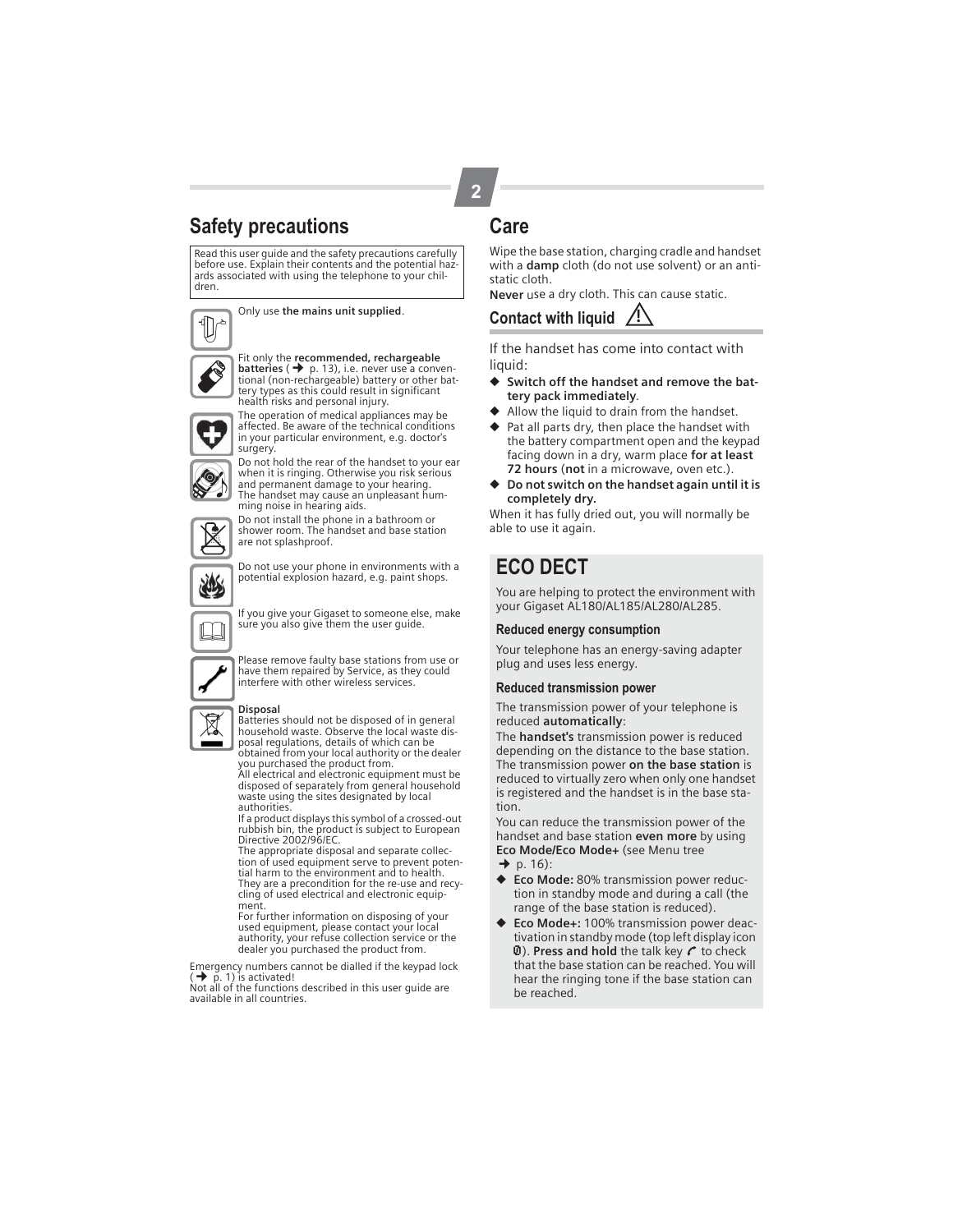## **First steps**

#### **Check the pack contents**

- ◆ One Gigaset AL180/AL185/AL280/AL285 base station,
- ◆ one mains adapter,
- ◆ one Gigaset AL18H/AL28H handset,
- ◆ one phone cord,
- ◆ two batteries,
- ◆ one battery cover,
- ◆ one user guide.

If you have purchased a **model with multiple handsets**, the package should contain two batteries, a battery cover and a charging cradle with mains adapter for each additional handset.

#### **Setting up the base station and charging cradle (if included)**

The base station and charging cradle are designed for use in enclosed dry rooms with a temperature range of +5 °C to +45 °C.

▶ Set up the base station at a central location on a flat, non-slip surface in your house or apartment.

#### **Please note**

Pay attention to the range of the base station. This is up to 300 m in unobstructed outdoor areas and up to 50 m inside buildings. The range is reduced when Eco Mode is activated ( $\rightarrow$  p. 16).

The phone's feet do not usually leave any marks on surfaces. However, due to the multitude of different varnishes and polishes used on today's furnishings, the occurrence of marks on the surfaces cannot be completely ruled out.

You can also mount the base station and charging cradle on the wall.

#### **Please note:**

- ◆ Never expose the telephone to the influence of heat sources, direct sunlight or other electrical devices.
- ◆ Protect your Gigaset from moisture, dust, corrosive liquids and vapours.

#### **Connecting the base station**

- **First** connect the mains adapter 1.
- **Then** connect the telephone jack 2 and insert the cables into the cable ducts.

#### **Please note:**

- ◆ The mains adapter must **always be connected**, as the phone will not operate without mains connection.
- ◆ Only use the mains adapter and phone cord **supplied**. Pin connections on telephone cables can vary.

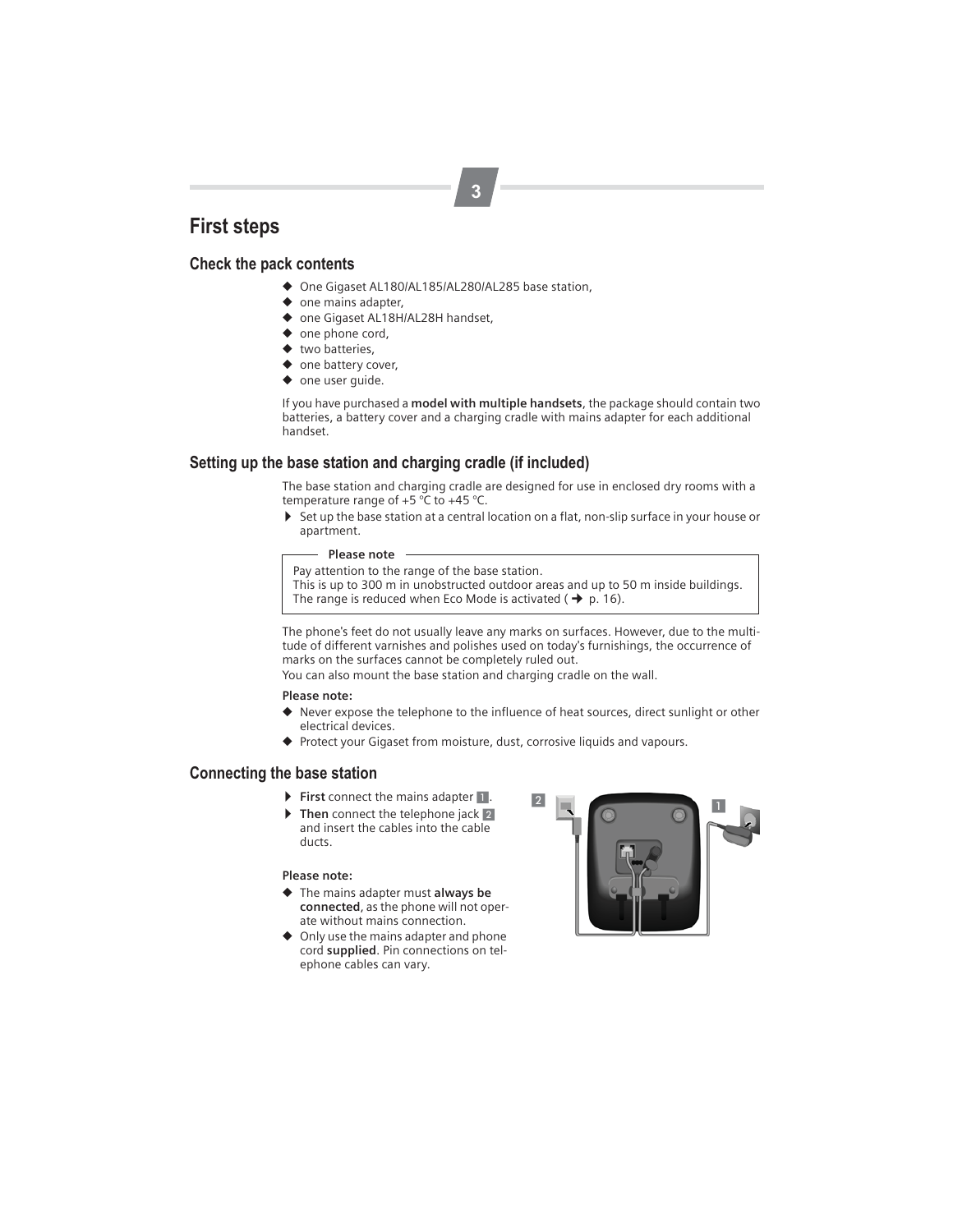### **Connecting the charging cradle (if included)**



- $\triangleright$  Connect the flat plug from the power supply  $\blacksquare$ .
- $\blacktriangleright$  Plug the mains adapter into the plug socket  $\boxed{2}$ .



If you need to disconnect the plug from the charging cradle, press the release button 1 and disconnect the plug 2.

#### **Setting up the handset for use**



The display is protected by a plastic film. **Please remove the protective film!**

#### **Inserting the batteries and closing the battery cover**

#### **Warning**

Use only the rechargeable batteries recommended by Gigaset Communicatons GmbH  $(\rightarrow$  p. 13). Never use a conventional (non-rechargeable) battery or other battery types as this could result in significant health risks and personal injury. For example, the batteries could explode. The phone could also malfunction or be damaged as a result of using batteries that are not of the recommended type.

\*Gigaset Communications GmbH is a trademark licensee of Siemens AG.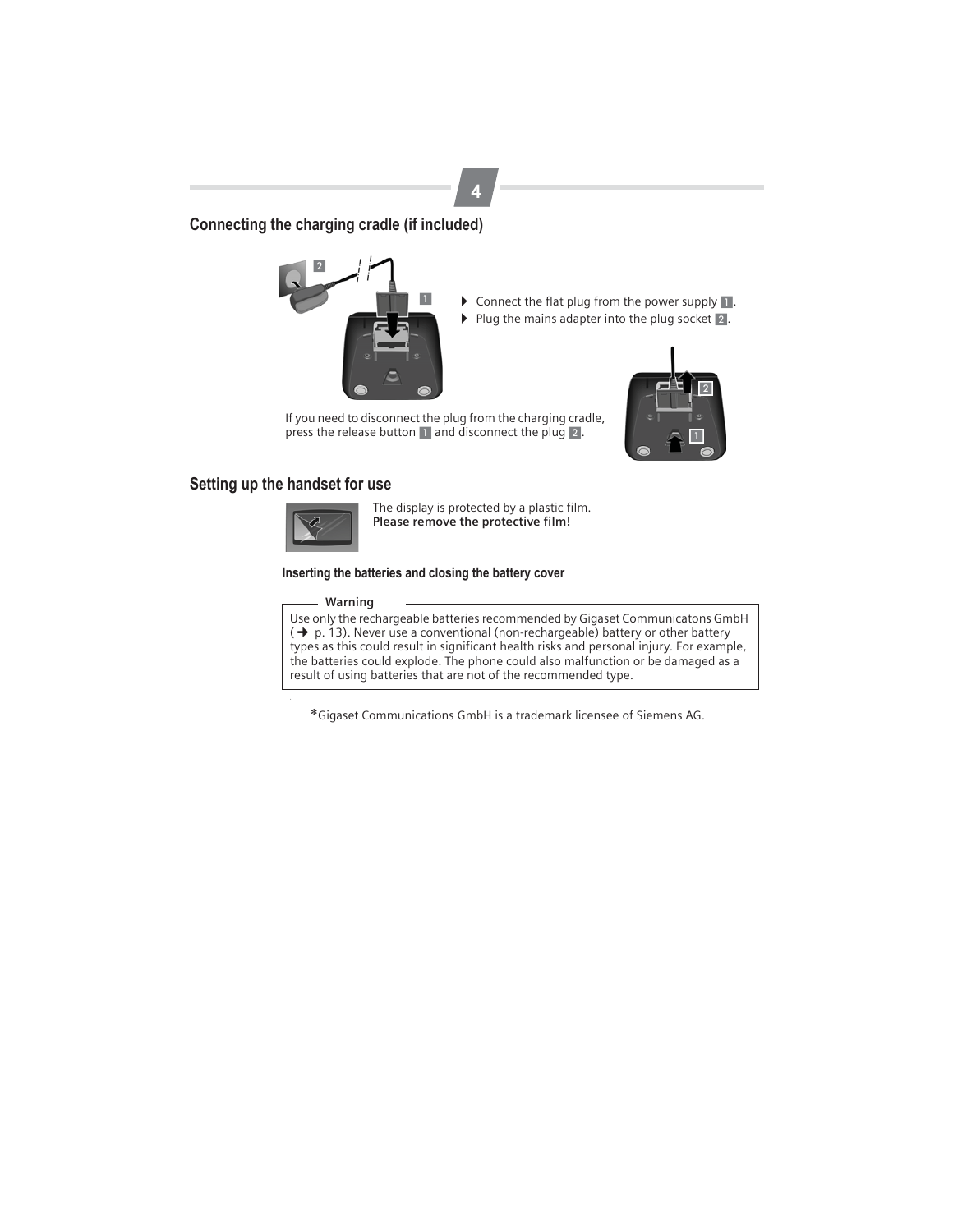

for **each individual** handset. Handsets are assigned the lowest available internal number (1-4). If more than one handset is registered to the base station, the internal handset number appears in the top left of the display, e.g. 2. If the internal numbers 1–4 are already assigned to other devices, the number 4 will be overwritten.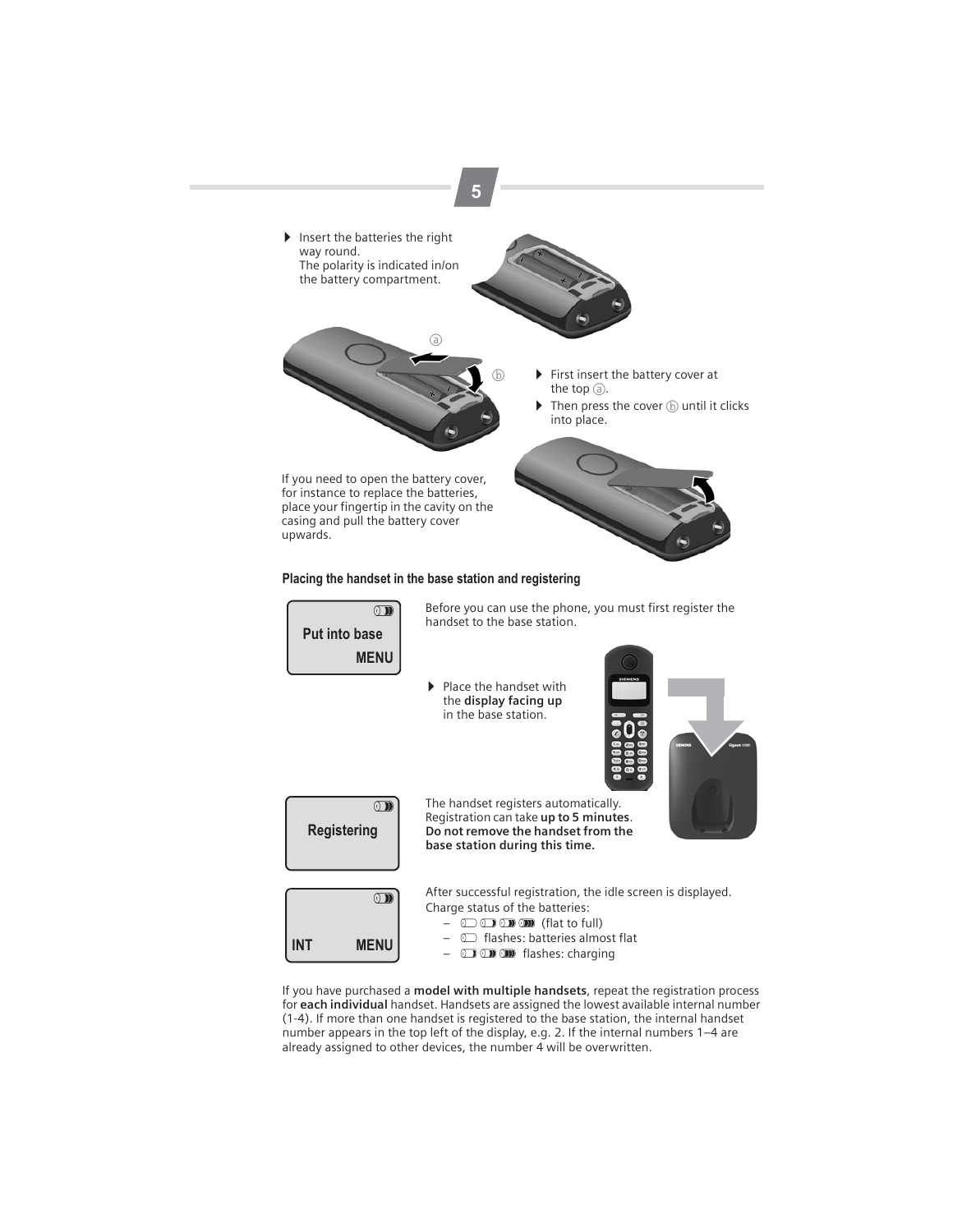#### **Please note**

◆ Each key press interrupts the automatic registration.

**6**

- ◆ If automatic registration does not work, the handset will have to be registered manually  $(\rightarrow p. 10)$ .
- Only place the handset in the base station or charging cradle that is intended for it.

#### **Initial charging and discharging of the batteries**

The correct charge level can only be displayed if the batteries are first fully charged **and** discharged.



▶ Place the handset in the base station or charging cradle for **eight** hours.<br>► Then remove the handset from the base station or charging cradle and Then remove the handset from the base station or charging cradle and do not replace it until the batteries are completely discharged. **8 h**

#### **Please note**

- ◆ After the first battery charge and discharge you may replace your handset in the base station or charging cradle after every call.
- ◆ Always repeat the charging and discharging procedure if you remove the batteries from the handset and reinsert them.
- $\blacktriangleright$  The batteries may warm up during charging. This is not dangerous.
- ◆ After a while, the charge capacity of the batteries will decrease for technical reasons.

#### **Setting the date and time**

Set the date and time so that the correct date and time can be assigned to incoming calls, and so that the alarm can be used.

**MENU** ¢ **Settings** ¢ **OK** ¢ **Date/Time** ¢ **OK**

- $\rightarrow$  Date:  $\rightarrow$  ₹**I** (enter the day, month and year in 6-digit format)  $\rightarrow$  OK
- $\rightarrow$  **Time:** →  $\bullet$  **T** (enter hours and minutes in 4-digit format)  $\rightarrow$  **OK** (display message: **Saved**)
- → To (press and **hold** to return to idle status)

**Please note**

When entering the time and date, you can move the position of an entry to the left or right by pressing the control button up or down.

#### **Display in idle status**

Once the phone is registered and the time set, the idle display is shown as in this example.

If the answer machine is activated (AL185/AL285), the answer machine icon مه will be displayed in the header. Your answer machine is set with a pre-recorded announcement.



#### **Activating/deactivating the handset**

Press and **hold** the  $\hat{\sigma}$  key to activate or deactivate the handset.

If you place a deactivated handset in the base station or charging cradle, it will automatically activate.

Your phone is now ready for use.

If you have any questions about using your phone, please read the tips on troubleshooting ("Questions and answers"  $\rightarrow$  p. 13) or contact our Customer Care team  $\rightarrow$  p. 14.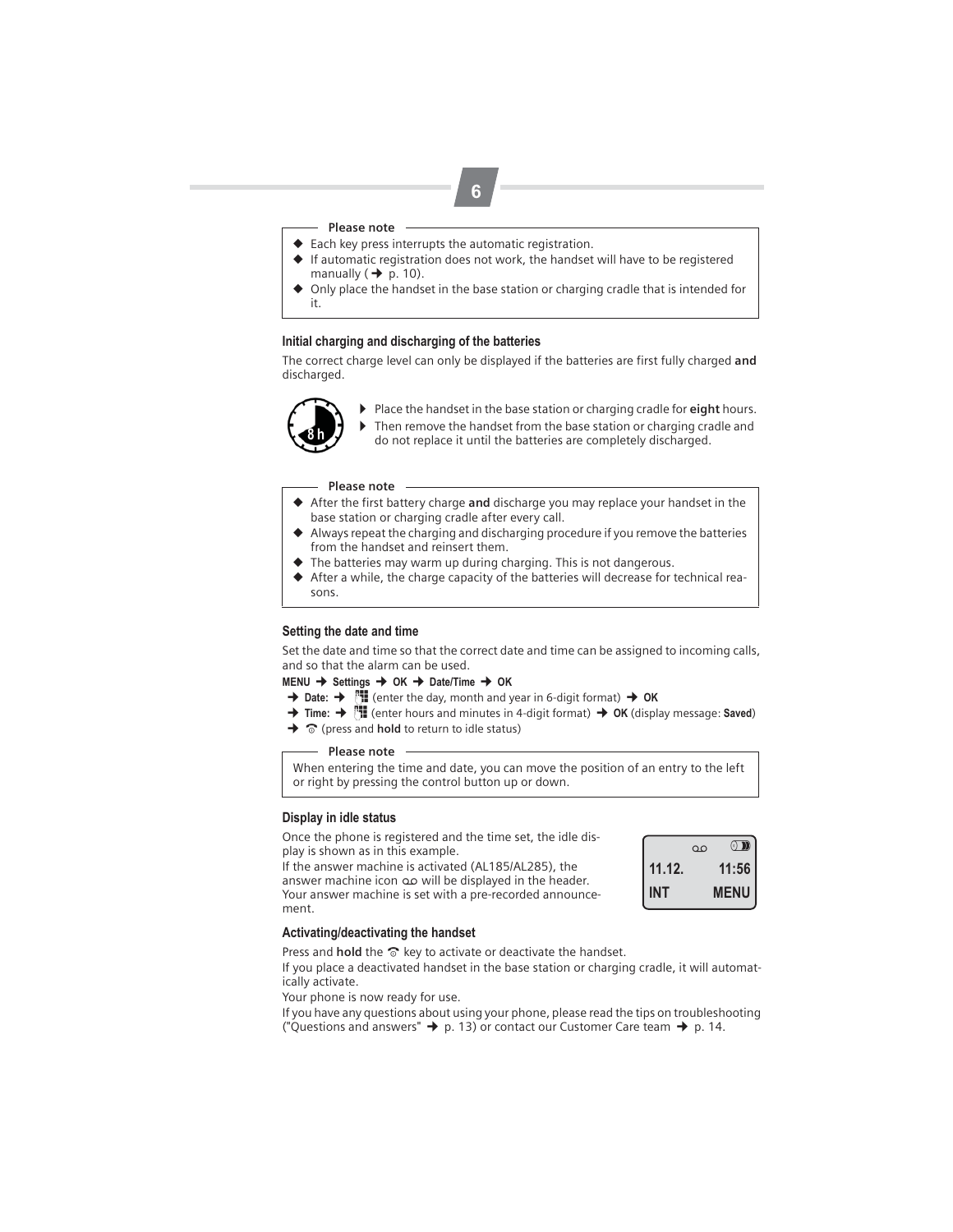## **Making calls**

#### **Making external calls and ending calls**

External calls are calls using the public telephone network.

 $\mathbb{H}$  (Enter the phone number)  $\rightarrow c$ . The phone number is dialled. (Or you can **first** press and **hold**  $\mathcal{L}$  [dial tone] and then enter the number.) During the call you can adjust the earpiece volume using  $\bigcap$  and set the volume with  $\bigcap$ . **End the call/cancel dialling:**

Press the end call key  $\widehat{\infty}$ .

You can automatically insert a network provider dialling code before any phone number (see Menu tree "Preselection"  $\rightarrow$  p. 16).

#### **Accepting a call**

The handset indicates an incoming call by ringing and by a display on the screen.

Press the talk key  $\curvearrowright$  to accept the call.

When **Auto Answer** is activated (see Menu tree  $\rightarrow$  p. 16), simply remove the handset from the base station/charging cradle.

In idle status, use  $\left( \bullet \right)$  to activate the menu for setting the call volume and use  $\left[\rule{0pt}{12pt}\right]$  to set the volume.

#### **Calling Line Identification**

When you get a call, the caller's number will be displayed on your handset; the caller's name will be displayed if it is stored in the directory.

#### **Preconditions:**

- 1 You have asked your network provider for the caller's number (CLIP) to be displayed on your handset screen.
- 2 The caller has asked the network provider for his number to be identified (CLI).

® appears in the display if you have not requested Calling Line Identification, **Withheld** appears if the caller has withheld CLI, and **Unavailable** appears if CLI has not been requested.

#### **Muting**

You can mute your handset when making external calls. Your caller can no longer hear you. Press the "Microphone off" key  $\boxtimes$  during the call to

#### **Handsfree (AL280/AL285 only)**

#### **Activating while dialling:**

Enter the number  $\mathbb{H}$  and press the handsfree key  $\mathbb$ .

#### **Switching between earpiece and handsfree mode:**

During a call and when listening to the answer machine (AL285 only), press the handsfree key d to activate or deactivate handsfree talking. During a call, use  $\Box$  to activate the menu for setting the handsfree volume and use  $\left[ \right]$  to set the volume.

## **Using the directory and lists**

#### **Directory**

To open the directory: press  $\mathbf{\Omega}$ . You can save up to 40 (AL180/AL185) or 80 (AL280/285) phone numbers (max. 32 digits) with corresponding names (max. 14 characters). Enter letters/characters  $\rightarrow$  p. 12.

#### **Saving the first number in the directory**

- $\Box$   $\rightarrow$  New Entry?  $\rightarrow$  OK  $\rightarrow$  MH (enter number)
- ¢<sup>~</sup> (enter number)¢ **OK**
- $→$  $^{\text{H}}$  (enter number)  $→$  OK

#### **Storing a number in the directory**

- $\Box$   $\rightarrow$  MENU  $\rightarrow$  New Entry  $\rightarrow$  OK
- $→$  **(H** (enter number)  $→$  OK
- $\rightarrow$  **[H**] (enter number)  $\rightarrow$  **OK**

#### **Selecting a directory entry**

Open the directory with  $\boldsymbol{\mathrm{m}}$ . You have the following options:

- $\blacklozenge$  Use  $\blacklozenge$  to scroll through the entries until the required name is selected.
- Enter the first character of the name and scroll to the entry with  $\left(\frac{1}{2}\right)$ , if required.

#### **Dialling with the directory**

 $\Box$   $\rightarrow$   $\Box$  (select entry)  $\rightarrow$   $\rightarrow$ 

#### **Using other functions**

 $m \rightarrow \left[\begin{matrix} 1 \\ 2 \end{matrix}\right]$  (select entry)  $\rightarrow$  **MENU** 

activate/deactivate the function.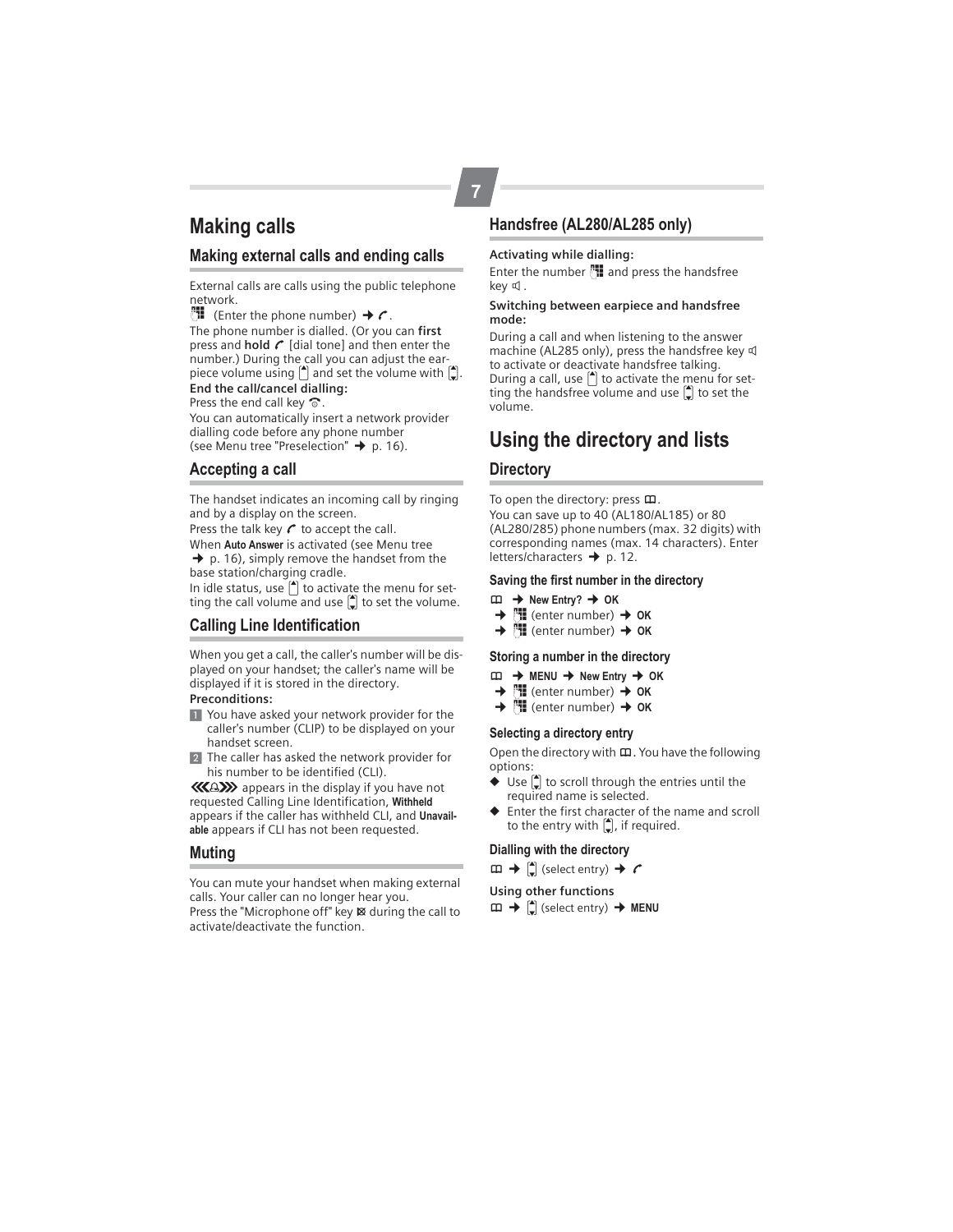The following functions can be selected with  $\left| \right\rangle$ :

| <b>New Entry</b>    | Save new phone number.                                                       |  |  |  |  |
|---------------------|------------------------------------------------------------------------------|--|--|--|--|
| <b>Show Number</b>  | Display the phone number.                                                    |  |  |  |  |
| <b>Use Number</b>   | Edit or add to the number.<br>Then dial or use other functions<br>with MENU. |  |  |  |  |
| <b>Edit Entry</b>   | Edit selected entry.                                                         |  |  |  |  |
| <b>Delete Entry</b> | Delete selected entry.                                                       |  |  |  |  |
| <b>Send Entry</b>   | Send a single entry to another<br>handset $(\rightarrow p. 8)$ .             |  |  |  |  |
| <b>Delete List</b>  | Delete all directory entries.                                                |  |  |  |  |
| <b>Send List</b>    | Send the complete list to<br>another handset ( $\rightarrow$ p. 8).          |  |  |  |  |
| <b>Shortcut</b>     | For shortcuts, assign the cur-<br>rent entry to a key.                       |  |  |  |  |

#### **Using shortcut keys**

You can assign directory entries to the keys 0 and 2–9:

 $m \rightarrow \left[\begin{matrix} \bullet \\ \bullet \end{matrix}\right]$  (select entry)  $\rightarrow$  **MENU**  $\rightarrow$  Shortcut  $\rightarrow$  OK  $\rightarrow$   $\mathbb{H}$  (press the key you want to assign the entry to)

**To dial**, press and **hold** the required shortcut key.

#### **Sending the directory to another handset**

#### **Preconditions:**

- ◆ The sending and receiving handsets must both be registered to the same base station.
- ◆ The other handset and the base station can send and receive directory entries.

 $\Box$   $\rightarrow$   $\begin{bmatrix} \bullet \\ \bullet \end{bmatrix}$  (select entry)  $\rightarrow$  **MENU**  $\rightarrow$  **Send Entry / Send List**  $\rightarrow$  **OK**  $\rightarrow$  **<sup>[\*</sup>] (enter the internal number of the** receiving handset)¢ **OK**

#### **Last number redial list**

This list contains the ten last dialled numbers.

#### **Dialling from the last number redial list**

 $\curvearrowleft$  (press briefly)  $\rightarrow$   $\left(\frac{1}{2}\right)$  (select entry)  $\rightarrow$   $\curvearrowleft$ 

#### **Managing entries in the last number redial list**

 $\curvearrowleft$  (press briefly)  $\rightarrow$   $\left[\right]$  (select entry)  $\rightarrow$  **MENU** You can select the following settings:

| <b>Use Number</b>   | Edit or add to the number.<br>Then dial or use other functions<br>with MENU. |
|---------------------|------------------------------------------------------------------------------|
| Copy to Dir.        | Copy an entry to the directory.                                              |
| <b>Delete Entry</b> | Delete selected entry.                                                       |
| <b>Delete List</b>  | Delete all entries.                                                          |

#### **Calls list/answer machine (network mailbox) list**

**An advisory tone sounds and the message key flashes** as soon as a **new entry** appears in the calls list/answer machine list. A message appears in the display.

When you press the  $\boxtimes$  key, all the lists are displayed. If only one list contains new messages, this will be opened automatically.

#### **Please note:**

If calls are saved in the network mailbox, you will receive a message if the appropriate settings have been made (depending on your network provider).

#### **Calls list**

**Precondition:** CLIP (  $\rightarrow$  p. 7) Depending on the type of list set, the calls list contains ( $\rightarrow$  p. 16)

- ◆ answered calls
- ◆ missed calls
- ◆ calls recorded by the answer machine (AL185/ AL285 only)

Depending on the type of list set, all numbers of the last 25 incoming calls are saved or just the missed calls are saved.

The calls list is displayed as follows:

#### **CallsList 01+02**

Number of new entries + number of old, read entries

#### **Open the calls list**

#### $\Box \rightarrow$  CallsList 01+02  $\rightarrow$  OK

The last incoming call is displayed.<br>If necessary, use ( ) to select another entry.

#### **Using other functions**

#### $\left[$  (select entry) **→ MENU**

The following functions can be selected with  $\left[ \right]$ :

| <b>Delete Entry</b> | Delete current entry.                                                             |
|---------------------|-----------------------------------------------------------------------------------|
| Copy to Dir.        | Copy an entry to the directory.                                                   |
| Date/Time           | Call date and time (if set).                                                      |
| <b>Status</b>       | New Call: new missed call.<br>Old Call: entry already read.<br>Answ.: call taken. |
| <b>Delete List</b>  | Warning! All old and new<br>entries will be deleted.                              |

#### **Calling back a caller from the calls list**

 $\Box \rightarrow$  CallsList 01+02  $\rightarrow$  OK  $\rightarrow$   $\Box$  (select entry)  $\rightarrow c$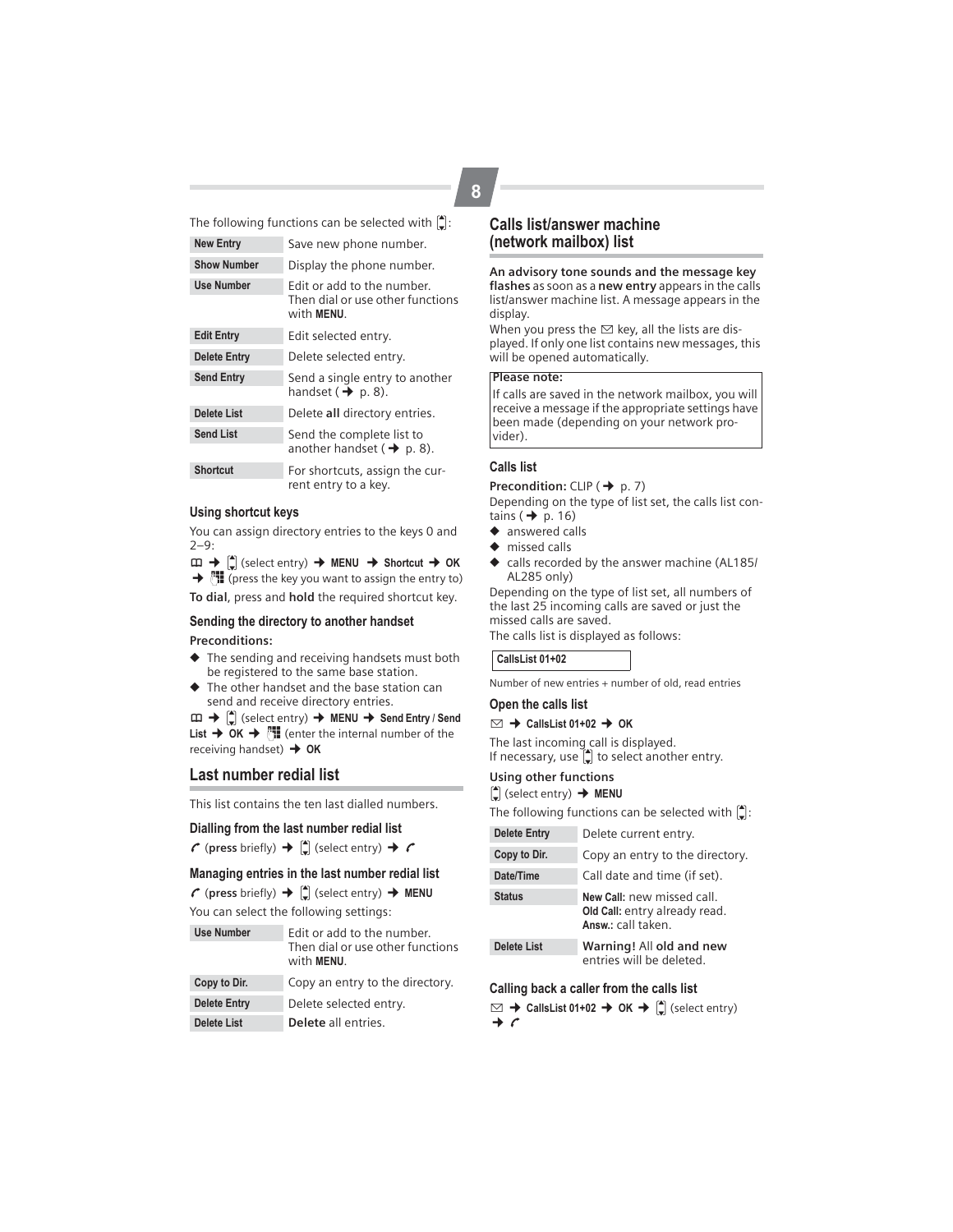#### **Answer machine list (AL185/AL285 only)**

You can use the answer machine list to listen to the messages that are on the answer machine. The answer machine list is displayed as follows:

#### **VoiceMail 01+02**

Number of new messages + number of old, played back messages

#### **Opening the answer machine list**

#### $\Box \rightarrow$  VoiceMail 01+02  $\rightarrow$  OK

If you have new messages, playback will start with the first new message, otherwise with the first old message.

#### **Using other functions**

**◯** (Select entry) → MENU

The following functions can be selected with  $\left[ \bullet \right]$ :

| <b>Continue</b> | Resume paused playback.         |
|-----------------|---------------------------------|
| <b>Volume</b>   | Set the volume.                 |
| Copy to Dir.    | Copy an entry to the directory. |
| Delete all old  | Delete all old messages.        |

## **Operating the answer machine (AL185/AL285)**

The answer machine can be operated from the handset or by using the key on the base station  $($   $\rightarrow$  p. 1).

The telephone is supplied with a pre-recorded announcement. You can only record your own announcement messages using the handset. This pre-recorded announcement is used if no personal announcement is available.

If the memory is full, the answer machine switches itself off automatically. It activates again automatically when you delete old messages.

#### **Activating/deactivating the answer machine**

#### **MENU → Voice Mail → OK → Answer Mach.**  $\rightarrow$  OK ( $\checkmark$  = on)

When you switch on the answer machine, the ± icon appears in the display.

#### **Recording your own announcement**

#### **MENU** ¢ **Voice Mail** ¢ **OK** ¢ **Announcements** ¢ **OK**  $\rightarrow$  Rec announce  $\rightarrow$  OK  $\rightarrow$  Speak after OK  $\rightarrow$  OK

You hear the ready tone (short tone). Now speak your announcement (at least 3 sec.). Press **OK** to confirm or press  $\widehat{\circ}$  or  $\triangleright$  to reject your recording. After recording, the announcement is played back for you to check.

#### **Please note:**

Recording ends automatically when the max. recording time of 170 seconds is reached or if there is a break in speaking of more than 2 seconds.

#### **Playing back or deleting announcements**

See Menu tree  $\rightarrow$  p. 15.

#### **Playing/deleting messages**

Open the answer machine list to play back messages.

#### **Stopping and controlling playback**

During message playback:

- 2 Stop playback. Press 2 again to resume.
- $t$  Go to the start of the current message.
- $2 \times \binom{4}{1}$  Skip to the previous message.
- $\Box$  Skip to the next message.
- **2 x**  $\left[\downarrow\right]$  Skip to the next message but one.

#### **Deleting individual messages**

While playback is paused, press the  $\triangleleft C$  display key.

#### **Deleting all old messages**

During playback or pause:

**MENU → Delete all old → OK (Confirm the security** prompt)

#### **Picking up a call from the answer machine**

You can still accept a call while the answer machine is recording the message by pressing  $\mathcal C$ . Recording stops and you can speak to the caller.

#### **Setting up the answer machine**

The answer machine has already been preset at the factory. Make individual settings using the handset.

Details on how to set a delay time, after which the answer machine is to answer a call, as well as details on how to set the recording length and activate call screening during the recording, are available from the Menu tree  $\rightarrow$  p. 15.

#### **Setting a different language**

You can change the language used for voice prompts and the pre-recorded announcement.

**MENU** ¢**<sup>4</sup> <sup>3</sup> <sup>9</sup> <sup>2</sup>**<sup>1</sup> (starts the procedure).

Selecting the language: **0** (English), **1** (French), **2** (Arabian). The display shows **Saved**.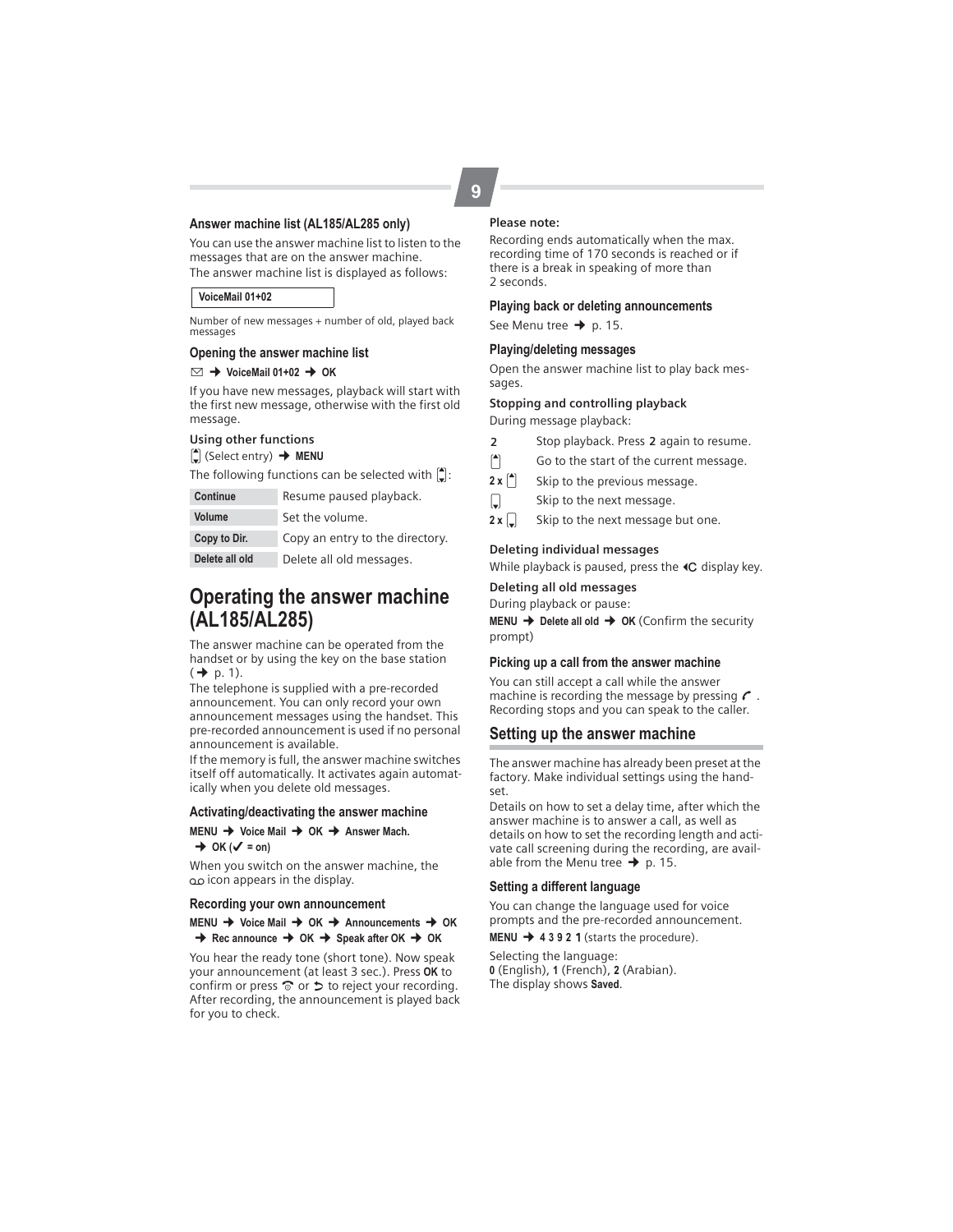#### **Assigning key 1 for fast access to the answer machine (network mailbox)**

Simply press and **hold** key 1 on the handset and you will be connected directly to the answer machine (network mailbox). See Menu tree  $\rightarrow$  p. 15.

#### **Remote operation when on the move**

You can check and activate your answer machine from any other telephone (hotel, pay phone etc.).

#### **Preconditions:**

- ◆ You have set a system PIN other than 0000  $\rightarrow$  p. 16.
- ◆ The phone you are using for remote operation has touch tone dialling (DTMF), i.e. you hear different tones when you press the keys.

#### **Calling the answer machine and playing back messages**

 $\mathbb{F}_\bullet$  (Dial your own number)  $\rightarrow$  while listening to  $\overline{y}$ our announcement: press the  $\overline{9}$  key and enter the system PIN

The following keys are used for operation:

- $\boxed{1}$  Go to the start of the current message. Press twice to go back to the previous message.
- **2** Stop playback. Press again to resume.
- 3 Skip to next message.
- <sup>o</sup> Delete current message.

#### **Activating the answer machine**

~(Enter your own number and allow the phone to ring until you hear the message: "Please enter PIN")  $\rightarrow$   $\mathbb{F}$  enter system PIN

Your answer machine is activated. It tells you how much memory time is left. The messages are now played back. The answer machine cannot be deactivated remotely.

## **Locating a handset ("paging")**

You can locate your handset using the base station.

- ◆ **Briefly** press the registration/paging key on the base station ( $\rightarrow$  p. 1).
- ◆ All handsets will ring simultaneously ("paging"), even if the ringer tones are deactivated.

**End paging: briefly** press the register/paging key on the base station ( $\rightarrow$  p. 1) or the talk key  $\sim$  on a handset.

## **Registering handsets**

You can register up to four handsets on your base station (Gigaset AL18H/AL28H) recommended).

#### **Please note:**

**Each** additional handset must be registered on the base station in order for it to work properly!

For automatic registration of handsets to Gigaset AL180/AL185/AL280/AL285, see  $\rightarrow$  p. 5.

#### **Manual registration of handsets to Gigaset AL180/AL185/AL280/AL285**

**1.** On the handset: MENU → Settings → OK  $→$  **Handset**  $→$  **OK**  $→$  **Register HS**  $→$  **Enter the sys**tem PIN of the base station (default is  $0000$ )  $\rightarrow$  OK. **Registering flashes in the display**.

**2. On the base station:** within **60 sec.** of entering the system PIN, press and hold the registration/ paging key  $(\rightarrow p. 1)$  (min. 3 sec.). Registration takes approx. 1 minute.

## **De-registering handsets**

Handsets can only be de-registered by resetting the base station to its default settings. **This will**  also reset every other setting  $\rightarrow$  p. 11. If you have **only** registered handsets for other GAPcompatible devices, these can only be de-registered with a **hardware reset →** p. 11.

## **Using several handsets**

#### **Making internal calls**

Internal calls are free calls to other handsets that are registered to the same base station. To make a call to other handsets, press

- $\triangleq$  **INT**  $\rightarrow$   $\mathbb{H}$  (1...4, enter internal number of the handset)  $\rightarrow$  **OK**, the handset is called **or**
- **INT** → star key  $*$   $\triangle$  → **OK**, all handsets are called.

When a participant answers you can speak to them. To end the call, press  $\hat{\infty}$ .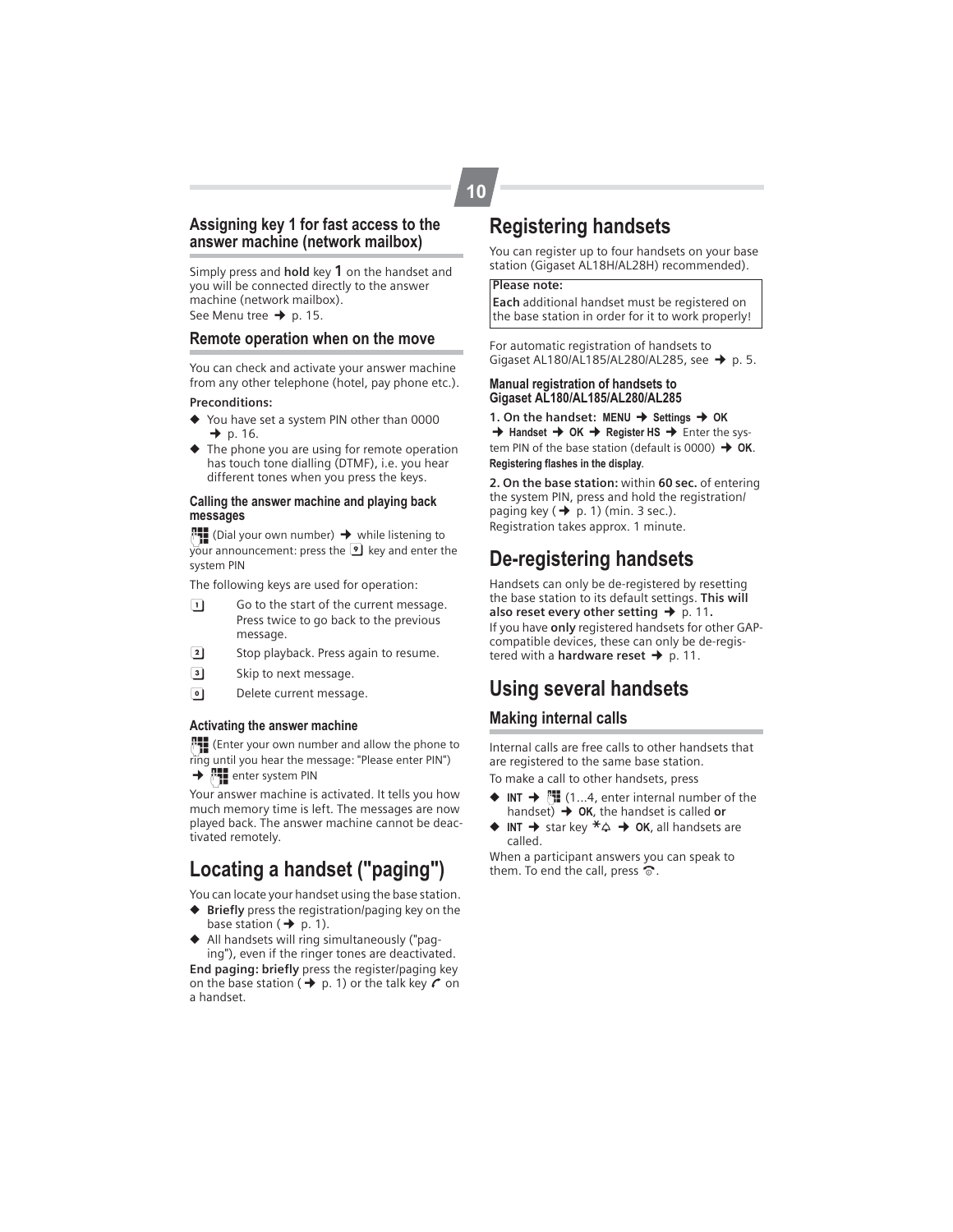#### **Internal consultation call/connecting a call**

You are in conversation with an **external** participant. Press the **INT** key and call one or all handsets. The external participant hears the hold music.

- ◆ **Before** the internal participant has answered, press the end call key  $\hat{\sigma}$ ; the call is diverted to the participant who answers the call.
- ◆ **After** the internal participant has answered, you can talk to him. Press the end call key  $\hat{\infty}$ ; the call is diverted, **or** press the display key ; you are reconnected to the external participant.

#### **Listening in to an external call**

You are conducting an external call. An internal participant can listen in on this call and take part in the conversation (conference). **Precondition:** The **Listening in** function must be

activated.

#### **Activating/deactivating listening in**

**MENU** ¢ **Settings** ¢ **OK** ¢ **Base** ¢ **OK**  $\rightarrow$  Listening in  $\rightarrow$  OK ( $\angle$  = on)

#### **Internal listening in (conference)**

You want to listen in to an existing external call. Briefly press and **hold** the  $\mathcal C$  key. You can listen in to the call. All participants hear a signal tone. To end: press the end call key  $\hat{\infty}$ . All participants hear a signal tone.

If the **first** internal participant presses the end call key  $\odot$ , the handset that has "listened in" remains connected to the external participant.

## **Setting the alarm clock**

#### **Activating/deactivating the alarm clock**

**MENU → Alarm Clock → OK → Activation**  $\rightarrow$  OK ( $\rightarrow$  = on)

#### **When activated**:

 $\rightarrow$  Set the wake-up time  $\rightarrow$  OK

When the alarm clock rings, press any key to switch it off for 24 hours. If the alarm clock is set, the wake-up icon  $\bigcirc$  will appear on the screen and the wake-up time will be displayed instead of the date.

#### **Setting the wake-up time**

#### **MENU** ¢ **Alarm Clock** ¢ **OK** ¢ **Wake-up time** ¢ **OK**

Enter the wake-up time in hours and minutes, then press **OK**.

## **Phone settings**

**11**

For details on how to make audio settings, see Menu tree  $\rightarrow$  p. 15.

For details on how to set the system PIN on the base station, see the Menu tree  $\rightarrow$  p. 16.

#### **Changing the display language**

**MENU → Settings → OK → Handset → OK** 

 $→$  **Language**  $→$  **OK**  $→$  select the language  $→$  OK The current language is indicated by  $\bigtriangledown$ .

If you accidentally choose a language you do not understand:

**MENU** ¢**<sup>4</sup> <sup>2</sup> <sup>1</sup>**(press the keys one after the other) Select the correct language with  $\Box$  and press OK.

#### **Resetting the handset**

You can reset individual settings and changes that you have made. Entries in the directory, the calls list and the handset's registration to the base station will be retained.

#### **MENU** ¢ **Settings** ¢ **OK** ¢ **Handset** ¢ **OK**  $→$  Reset Handset  $→$  OK

Cancel the reset with  $\hat{\infty}$ .

#### **Restoring the base station to the factory settings**

When restoring factory settings:

- ◆ All handsets are de-registered
- ◆ Individual settings are reset
- All lists are deleted
- The system PIN is reset to the original code **0000**

Only the date and time are retained.

**Software reset MENU** ¢ **Settings** ¢ **OK** ¢ **Base** ¢ **OK**  $→$  **Base Reset**  $→$  **OK** 

#### **Hardware reset**

Disconnect the power cord from the base station. Hold down the registration/paging key  $(\rightarrow p. 1)$ on the base station while reconnecting the power cable to the base station. Release the key after approximately 5 seconds.

#### **Repeater mode**

With a repeater you can increase the range of your base station. You will need to activate repeater mode ( $\rightarrow$  p. 16). Repeater mode and Eco mode or Eco mode+  $(\rightarrow p. 1)$  cancel each other out.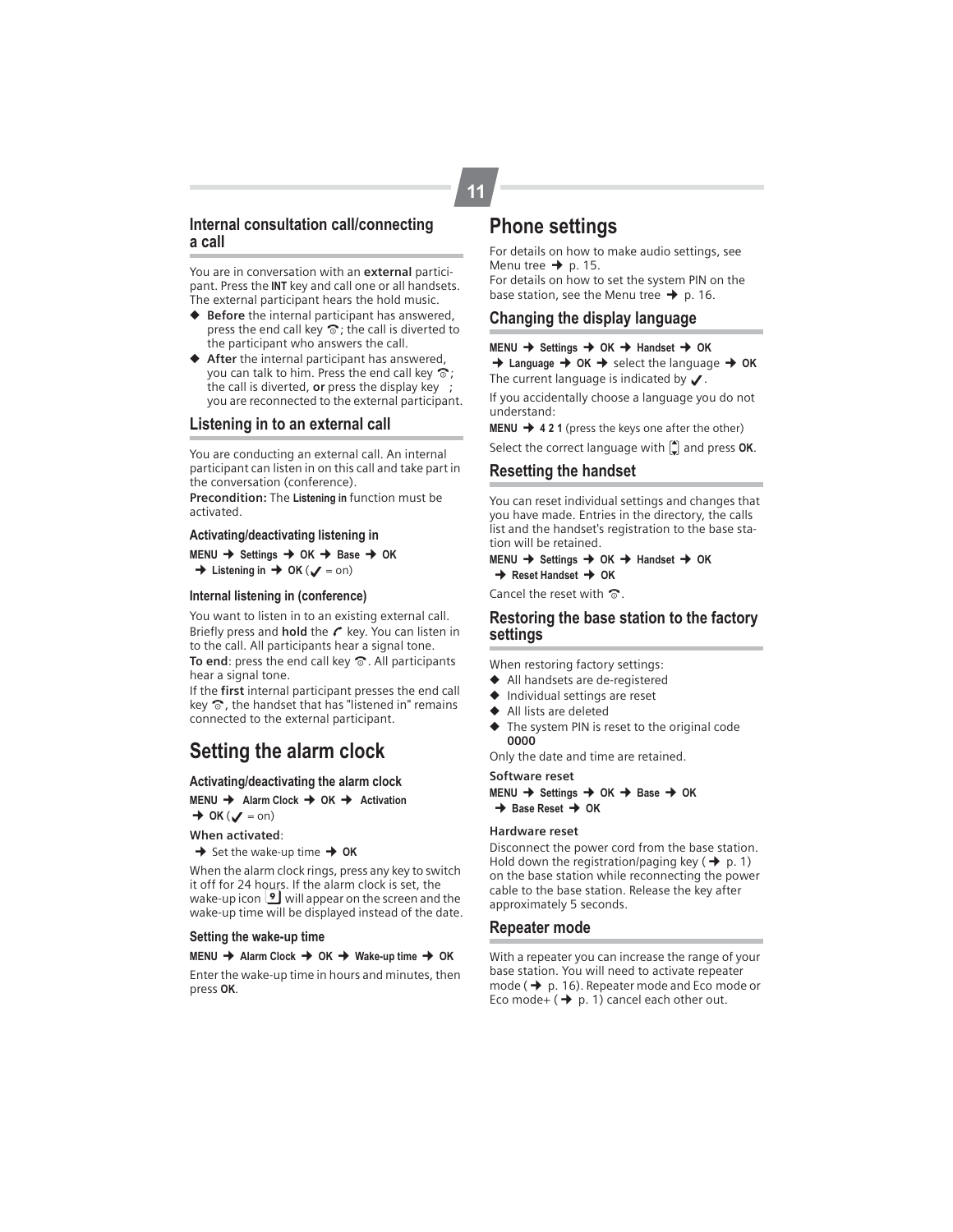## **Operating the base station on the PABX**

The following settings are only necessary when your PABX requires them, see the user guide for your PABX.

When entering the digits, enter them **slowly** one after the other.

#### **Changing the dialling mode**

**MENU**  $\rightarrow$  **4 3 9 1 1**  $\rightarrow$  The number for the set dialling mode flashes: **0** = touch tone dialling (DTMF); **1** = dial pulsing (DP)  $\rightarrow$  enter number  $\rightarrow$  **OK**.

#### **Setting recall**

**MENU**  $\rightarrow$  **4 3 9 1 2**  $\rightarrow$  **The number for the current** recall flashes: **0** = 80 ms; **1** = 100 ms; **2** = 120 ms;  $3 = 400$  ms;  $4 = 250$  ms;  $5 = 300$  ms;  $6 = 600$  ms;  $7 = 800$  ms  $\rightarrow$  enter number  $\rightarrow$  **OK**.

#### **Changing pause after line seizure**

You can set the length of the pause inserted between pressing the talk key  $\mathcal C$  and sending the phone number.

**MENU**  $\rightarrow$  **4 3 9 1 9**  $\rightarrow$  **The number for the current** pause length flashes: **1** = 1 sec.; **2** = 3 sec.; **3** = 7 sec.  $\rightarrow$  enter number  $\rightarrow$  **OK**.

#### **Changing the pause after the recall key**

**MENU**  $\rightarrow$  **4 3 9 1 4**  $\rightarrow$  The number for the current pause length flashes: **1** = 800 ms; **2** = 1600 ms;  $3 = 3200 \text{ ms} \rightarrow \text{enter number} \rightarrow \text{OK}.$ 

# **Appendix**

**12**

## **Entering letters/characters**

Press the relevant key the number of times indicated.

Briefly press the hash key  $\texttt{#}^{\texttt{-o}}$  to switch from "Abc" to "123" mode, from "123" to "abc"mode and from "abc" to "Abc" mode.

#### **Standard characters**

|                  |                   | 3x | 4x |       |           |          |        |   |   |                |           |                   |                                                   |
|------------------|-------------------|----|----|-------|-----------|----------|--------|---|---|----------------|-----------|-------------------|---------------------------------------------------|
|                  | 1                 | £  | \$ | ¥     | O         |          |        |   |   |                |           |                   |                                                   |
| a                | b                 | C  | 2  | ä     | á         | à        | â      | ã | Ç |                |           |                   |                                                   |
| d                | e                 | f  | 3  | ë     | é         | è        | ê      |   |   |                |           |                   |                                                   |
| g                | h                 | i  | 4  | ï     | í         | ì        | î      |   |   |                |           |                   |                                                   |
| I                | k                 |    | 5  |       |           |          |        |   |   |                |           |                   |                                                   |
| m                | n                 | O  | 6  | ö     | ñ         | ó        | ò      | ô | õ |                |           |                   |                                                   |
| р                | q                 | r  | S  | 7     | ß         |          |        |   |   |                |           |                   |                                                   |
| t                | u                 | V  | 8  | ü     | ú         | ù        | û      |   |   |                |           |                   |                                                   |
| W                | X                 | У  | Z  | 9     | ÿ         | ý        | æ      | ø | å |                |           |                   |                                                   |
| ٠                | $\mathbf{r}$      | ?  | Ţ  | 0     | $\ddot{}$ | ۰        | ٠<br>٠ | ż | i | $\blacksquare$ | $\lambda$ | ٠<br>$\mathbf{r}$ |                                                   |
| $\star$          |                   |    |    | $\,<$ | =         | $\rm{>}$ | %      |   |   |                |           |                   |                                                   |
| Abc<br>-5<br>123 | $\frac{123}{abc}$ | #  | @  |       | &         | ş        |        |   |   |                |           |                   |                                                   |
|                  |                   | 1x | 2x |       |           | 5x       |        |   |   |                |           |                   | $6x$   7x   8x   9x   10x   11x   12x   13x   14x |

1) Space

**Arabic**

|                            | 1x                   | 2x                | 3x | 4x                        | 5x    | 6x  | 7x | 8х            | 9x       | 10x 11x 12x |        |  |
|----------------------------|----------------------|-------------------|----|---------------------------|-------|-----|----|---------------|----------|-------------|--------|--|
| 1                          | 1)                   | 1                 | \$ |                           |       |     |    |               |          |             |        |  |
| 2                          | ٹ                    | چ                 | ح  | ċ                         | 2     | a   | b  | C             |          |             |        |  |
| 3                          | ١                    | پ                 | 5  | ت                         |       |     | Ī  | 3             | d        | e           | f      |  |
| 4                          | ط                    | 上                 | ع  | غ                         | 4     | g   | h  | i             |          |             |        |  |
| 5                          | س                    | ش                 | ص  | ض                         | 5     |     | k  |               |          |             |        |  |
| 6                          | د                    | د                 | ر  | ذ                         | 6     | m   | n  | o             |          |             |        |  |
| 7                          | ي                    | ى                 | ء  | ؽ                         | 7     | р   | q  | r             | s        |             |        |  |
| 8                          | م                    | ت                 | ٥  | ٯ                         | ٯٔ    | 8   | t  | u             | ٧        |             |        |  |
| 9                          | ف                    | ق                 | ٹ  | ل                         | 9     | W   | X  | ٧             | Z        |             |        |  |
| 0                          |                      | ,                 | ?  | ļ                         | 0     | +   | -  | ٠             | $\alpha$ | f.          | ٠<br>, |  |
| $\overline{\ast}_{\Delta}$ | $\ast$               |                   |    |                           | $\,<$ | $=$ | >  | $\frac{1}{2}$ |          |             |        |  |
| ᆑ<br>#                     | Abc<br>$\frac{1}{2}$ | $\frac{123}{abc}$ | #  | $^\text{\textregistered}$ |       | &   |    |               |          |             |        |  |

1) Space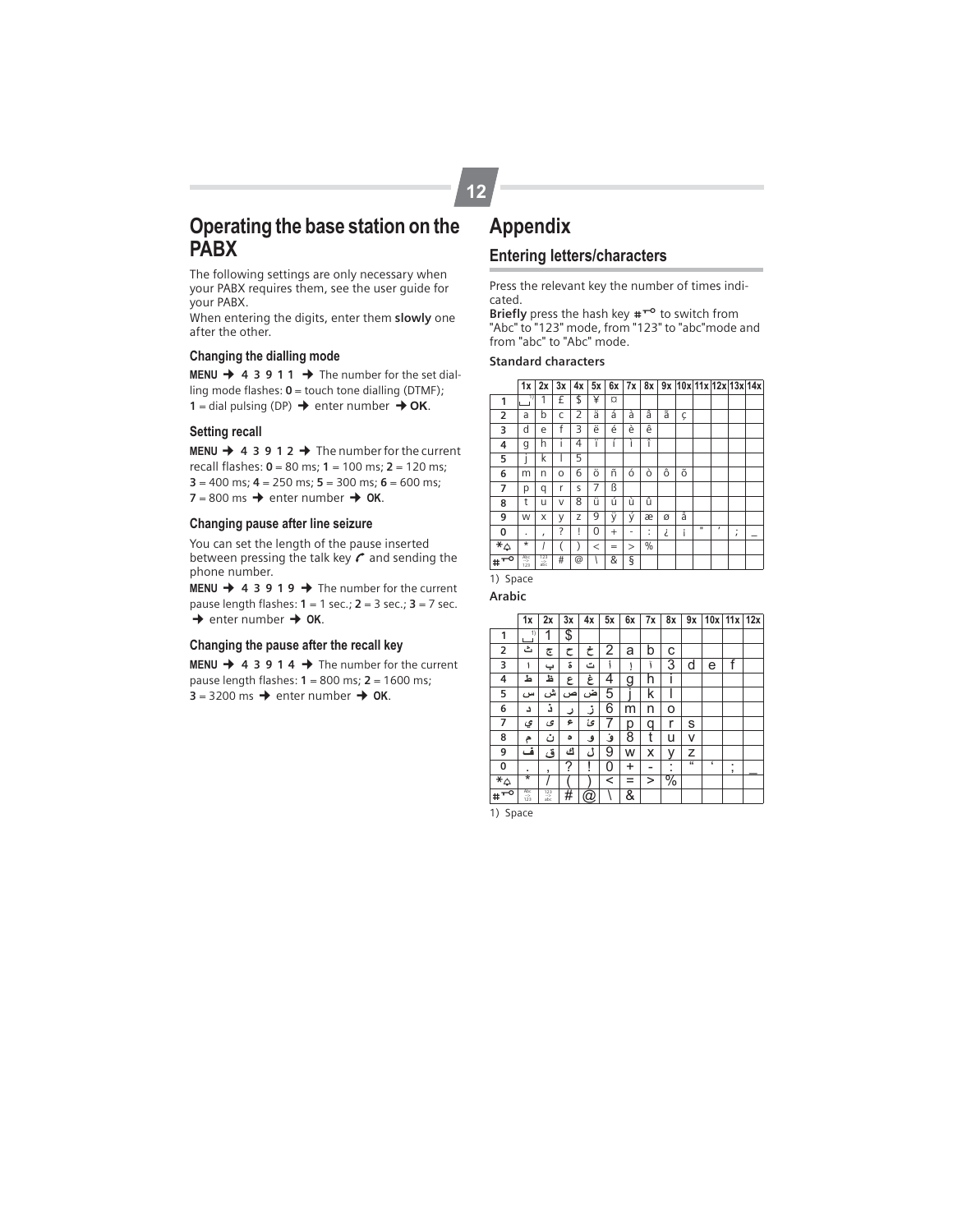#### **Specifications**

#### **Recommended batteries**

Technology: Nickel-metal-hydride (NiMH)<br>Size: AAA (Micro, HRO3) AAA (Micro, HR03)<br>1.2 V Voltage: Capacity: 400–800 mAh We recommend the following types of battery: ◆ GP 550/700 mAh

- ◆ Yuasa Phone 700/800 mAh
- ◆ Peacebay 550/650 mAh

(Valid at the time of going to press)

The handset is supplied with recommended batteries.

#### **Base station power consumption**

| In standby mode<br>- Handset in base station<br>- Handset outside base station | approx. 1.3 W<br>approx. 1.3 W |
|--------------------------------------------------------------------------------|--------------------------------|
| During a call                                                                  | approx. 1.5 W                  |

#### **General specifications**

| <b>DECT</b> standard                            | is supported                                    |
|-------------------------------------------------|-------------------------------------------------|
| <b>GAP</b> standard                             | is supported                                    |
| Range                                           | up to 300 m outdoors<br>up to 50 m indoors      |
| Base station power supply                       | 230 V ~/50 Hz                                   |
| <b>Environmental conditions</b><br>in operation | +5 °C to +45 °C, 20% to<br>75% elative humidity |

#### **Questions and answers**

If you have any queries about the use of your telephone, visit our website at

www.gigaset.com/customercare

for 24-hour support. The table below contains a list of common problems and possible solutions.

| Problem                                                                                        | Cause                                                                                                                                          | Solution                                                                                                                                         |
|------------------------------------------------------------------------------------------------|------------------------------------------------------------------------------------------------------------------------------------------------|--------------------------------------------------------------------------------------------------------------------------------------------------|
| Nothing<br>appears in<br>the display.                                                          | The handset is not Press the end call<br>switched on.<br>The batteries are<br>flat.                                                            | key $\circledcirc$ for approx.<br>5 seconds or place<br>the handset in the<br>base station.<br>Charge or replace the<br>batteries.               |
| No wireless<br>connection<br>to the base<br>station.<br><b>Base flashes</b><br>in the display. | The handset is<br>outside the range<br>of the base sta-<br>tion.<br>The handset is not<br>registered.<br>The base station is<br>not turned on. | Move the handset<br>closer to the base<br>station.<br>Register the handset<br>$\rightarrow$ p. 10.<br>Check the mains con-<br>nector on the base |
|                                                                                                |                                                                                                                                                | station $\rightarrow$ p. 3.                                                                                                                      |

| Problem                                                                          | Cause                                                                                                                           | Solution                                                                                                                                                                                           |
|----------------------------------------------------------------------------------|---------------------------------------------------------------------------------------------------------------------------------|----------------------------------------------------------------------------------------------------------------------------------------------------------------------------------------------------|
| You cannot<br>hear a ringer/<br>dialling tone<br>from the fixed<br>line network. | The phone cord<br>supplied has not<br>been used or has<br>been replaced by<br>a new cord with<br>the wrong jack<br>connections. | Please always use the<br>phone cord supplied<br>or ensure that the<br>pin connections are<br>correct when purchas-<br>ing from a retailer:<br>3-4 assignment of<br>telephone leads/<br>EURO CTR37. |
| Error tone<br>sounds after<br>system PIN<br>prompt.<br>PIN forgotten.            | The system PIN<br>you have entered<br>is incorrect.                                                                             | Reset the system PIN<br>to the default 0000<br>$\rightarrow$ p. 11.<br>All handsets are<br>de-registered. All<br>settings are reset.<br>All lists are deleted.                                     |

#### **Authorisation**

This device is intended for connection to analogue networks outside the EEA (with the exception of Switzerland) depending on national type approval. Country-specific requirements have been taken into consideration.

We, Gigaset Communications GmbH, declare that this device meets the essential requirements and other relevant regulations laid down in Directive 1999/5/CE.

A copy of the 1999/5/EC Declaration of Conformity is available at this Internet address: www.gigaset.com/docs.

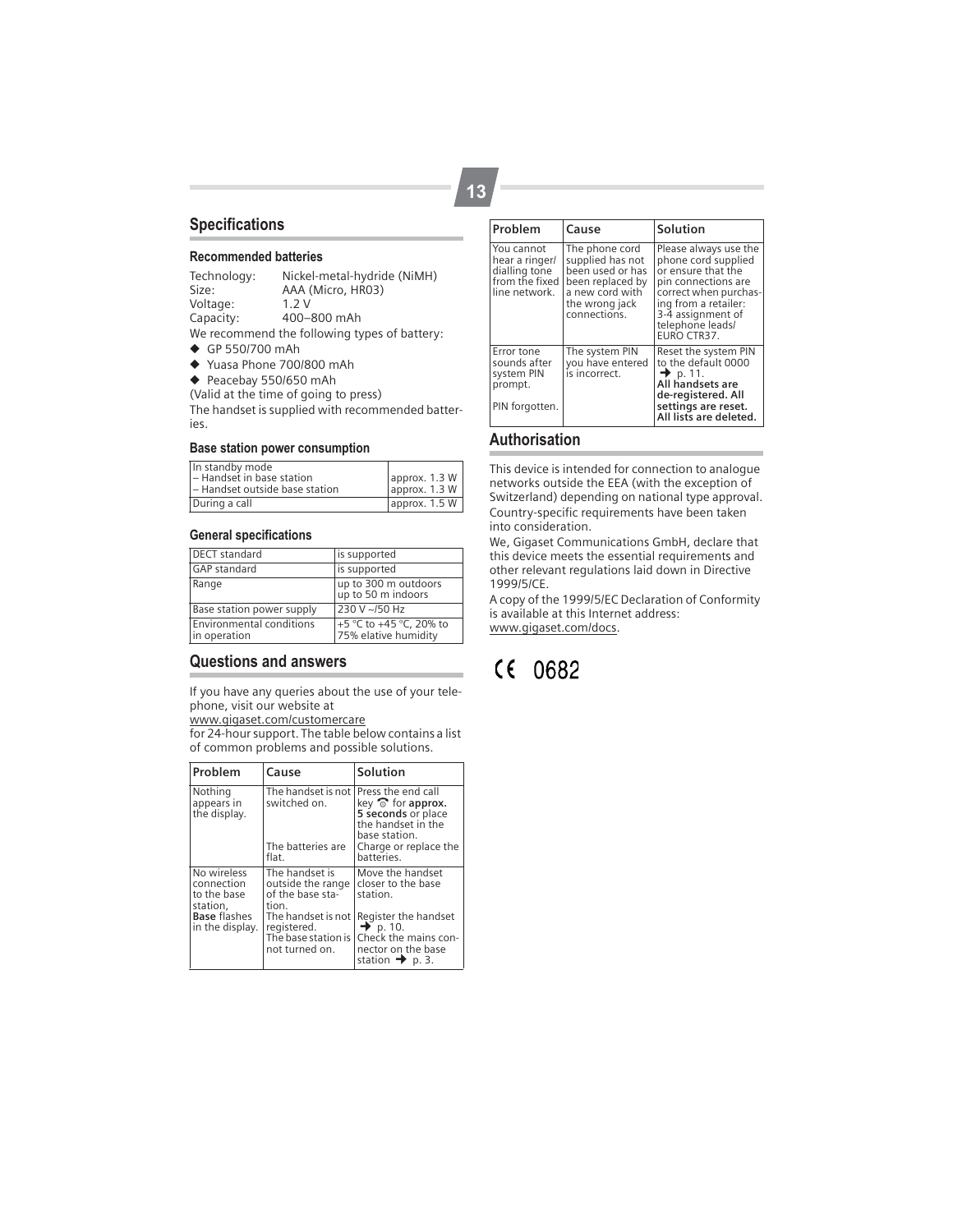## **Service (Customer Care)**

You can get assistance easily when you have technical questions or questions about how to use your device by using our online support service on the Internet at:

#### www.gigaset.com/customercare

This site can be accessed at any time wherever you are. It will give you 24/7 support for all our products. It also a list of FAQs and answers plus user guides for you to download. You will also find frequently asked questions and answers in the **Questions and Answers** section of this user guide in the appendix.

If the device needs to be repaired, please contact one of our Customer Care Centers:

| Abu Dhabi. 97 12 62 23 800                                           |
|----------------------------------------------------------------------|
| Argentina 0800-888-9878                                              |
| Australia 1300 665 366<br>Austria . 05 17 07 50 04 (0,065 Euro/Min.) |
|                                                                      |
| Bahrain 97 31 73 11 173                                              |
| Belgium 0 78 15 66 79                                                |
| Bosnia Herzegovina 033 276 649                                       |
|                                                                      |
| Brazil<br>Grande Capitais e Regiões Metropolitanas:                  |
|                                                                      |
|                                                                      |
|                                                                      |
|                                                                      |
|                                                                      |
|                                                                      |
|                                                                      |
| Croatia  01 / 2456 555 (0,23 Kn)                                     |
| Czech Republic 233 032 727                                           |
| Denmark 35 25 86 00                                                  |
| Dubai 97 14 39 69 944                                                |
|                                                                      |
| Egypt. 202 7623441                                                   |
| Finland 09 23 11 34 25                                               |
| France 01 56 38 42 00 (Appel national)                               |
| Germany 01805 333 222<br>(0,14 Euro/Min. aus dem Festnetz der Deut-  |
| schen Telekom.                                                       |
| Für Anrufe aus den Mobilfunknetzen können                            |
| abweichende Preise gelten)                                           |
| Greece 801 1000 500 (0,026 Euro)                                     |
|                                                                      |
| Hong Kong 2763 0203                                                  |
|                                                                      |
| Hungary 06 14 71 24 44 (27 Ft)                                       |
| India Please refer to your                                           |
| local warranty card                                                  |
| Ireland 18 50 77 72 77                                               |
| Israel 1700 700 727                                                  |
|                                                                      |

| Jordan 00962 6 5625460/1/2<br>Kuwait 00965-2464993<br>Latvia7501118<br>Lebanon. 00961-1236110<br>Luxembourg 40 66 61 56 40<br>Malaysia. 603 77124304<br>Malta +353 21 4940 632<br>Mexico01800 999 4442738 (01800 999<br>Gigaset)<br>Netherlands                                           |
|-------------------------------------------------------------------------------------------------------------------------------------------------------------------------------------------------------------------------------------------------------------------------------------------|
| 0900-3333102 (0,25 Euro/min.)<br>New Zealand 08 00 27 43 63<br>Norway 22 70 84 00<br>Oman. 96 82 47 09 281<br>Poland 0 801 140 160<br>Portugal (351) 808 781 223<br>Romania 4.021.529.7114.<br>Russia. 8 (495) 228 1312<br>Serbia. 0800 222 111<br>Singapore 6735 9100<br>Slovak Republic |
| . 02 59 68 22 66 (4,428 sk)<br>Slovenija 0 14 74 63 36<br>South Africa. 08 60 10 11 57<br>Sweden 08 750 99 11                                                                                                                                                                             |
| Switzerland<br>0848 212 000 (0,08 SFr./Min.)<br>Taiwan 02 266 24343<br>Thailand. 02 722 1118<br>Turkey 0216 459 98 59<br>Ukraine +380-44-451-71-72<br>United Arab Emirates  0 43 66 03 86<br>United Kingdom 0 84 53 67 08 12<br>USA 1-866 247-8758                                        |

Please have your record of purchase ready when calling.

Replacement or repair services are not offered in countries where our product is not sold by authorised dealers.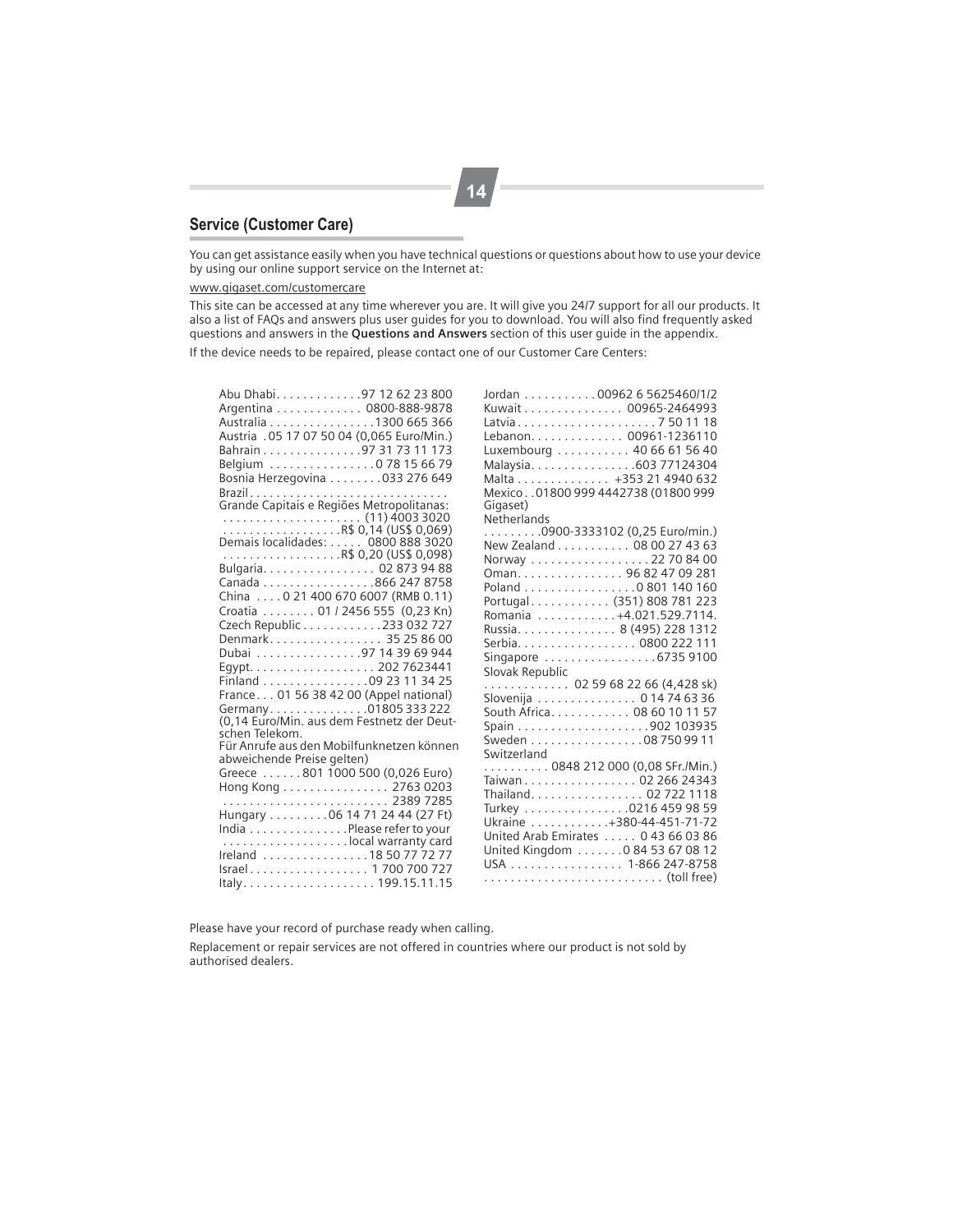## **Menu tree**

Your phone has an extensive range of features. These are offered in the form of menus. To select a function while the phone is in **idle sta-**<br>**tus**, press **MENU** (open menu), use the [<sup>4</sup>] and  $\mathbb Q$  keys to scroll to the function you require and press **OK** to confirm.

**To return to idle status**: press and hold the  $\bullet$  key.

As an alternative to selecting functions using the  $\left\lceil \cdot \right\rceil$  and  $\left\lceil \cdot \right\rceil$  buttons, you can also enter the digit combination that is in front of the function in the menu tree.

For setting the time and date, for example:<br>**MENU → 41 → OK** 

#### **1 Alarm Clock**

| 1-1 Activation   | Activating/deactivating the alarm clock |
|------------------|-----------------------------------------|
| 1-2 Wake-up time | Input format: HHMM                      |

## **2 Audio Settings**

|  |  | [2-1] Handset Volume] Can be set to one of 3 levels (AL180/AL185) |  |
|--|--|-------------------------------------------------------------------|--|
|--|--|-------------------------------------------------------------------|--|

|         | 2-1 Handset Volume  | $2 - 1 - 1$ | Earpiece                         | Can be set to one of 3 levels (AL280/AL285)         |                    |
|---------|---------------------|-------------|----------------------------------|-----------------------------------------------------|--------------------|
|         |                     |             | 2-1-2 Speaker                    | Can be set to one of 5 levels (AL280/AL285)         |                    |
|         | 2-2 Ringer Volume   |             | 5 levels + "crescendo" available |                                                     |                    |
|         | 2-3   Ringer Melody | $2 - 3 - 1$ | <b>External Calls</b>            | 10 ringer tones available for external calls        |                    |
|         |                     |             | 2-3-2 Internal Calls             | 10 ringer tones available for internal calls        |                    |
|         |                     |             | 2-3-3 Alarm Clock                | 10 ringer tones available for alarm clock           |                    |
|         | 2-4 Advis, Tones    |             | During a conversation            |                                                     |                    |
| $2 - 5$ | <b>Battery Low</b>  | $2 - 5 - 1$ | Off                              | Warning tone to indicate<br>battery is almost flat: | never              |
|         |                     | $2 - 5 - 2$ | On                               |                                                     | always             |
|         |                     | $2 - 5 - 3$ | During Call                      |                                                     | only during a call |

#### **3 Voice Mail**

| $3-1$   | Set Key 1<br>(all devices)               | $3 - 1 - 1$                                | Netw. Mailbx  | Assign key 1 with network mailbox and enter the network mailbox<br>number (in idle status, press and <b>hold</b> key 1 to dial).<br>Netw. Mailbx: your network provider's answer machine; must be<br>requested separately. The network mailbox list can be displayed if<br>your network provider supports this function and if key 1 has been<br>assigned with the network mailbox. |  |  |  |
|---------|------------------------------------------|--------------------------------------------|---------------|-------------------------------------------------------------------------------------------------------------------------------------------------------------------------------------------------------------------------------------------------------------------------------------------------------------------------------------------------------------------------------------|--|--|--|
|         | (Devices<br>with answer<br>machine only) | $3 - 1 - 2$                                | Answer Mach.  | Assign key 1 with answer machine<br>(in idle status, press and <b>hold</b> to dial).                                                                                                                                                                                                                                                                                                |  |  |  |
|         | 3-2 Answer Mach.                         | Activating/deactivating the answer machine |               |                                                                                                                                                                                                                                                                                                                                                                                     |  |  |  |
|         | 3-3 Call Screening                       | $3 - 3 - 1$                                | Handset       | You can use the loudspeaker on the handset to screen a message<br>that is being recorded (AL285 only).                                                                                                                                                                                                                                                                              |  |  |  |
|         |                                          | $3-3-2$ Base                               |               | You can use the loudspeaker on the base station to screen a mes-<br>sage that is being recorded.                                                                                                                                                                                                                                                                                    |  |  |  |
| $3 - 4$ | Announcements                            | $3 - 4 - 1$                                | Rec announce  | $\rightarrow$ p. 9                                                                                                                                                                                                                                                                                                                                                                  |  |  |  |
|         |                                          | $3 - 4 - 2$                                | Play announce | Play your announcement                                                                                                                                                                                                                                                                                                                                                              |  |  |  |
|         |                                          | $3 - 4 - 3$                                | Del announce  | Delete your announcement                                                                                                                                                                                                                                                                                                                                                            |  |  |  |